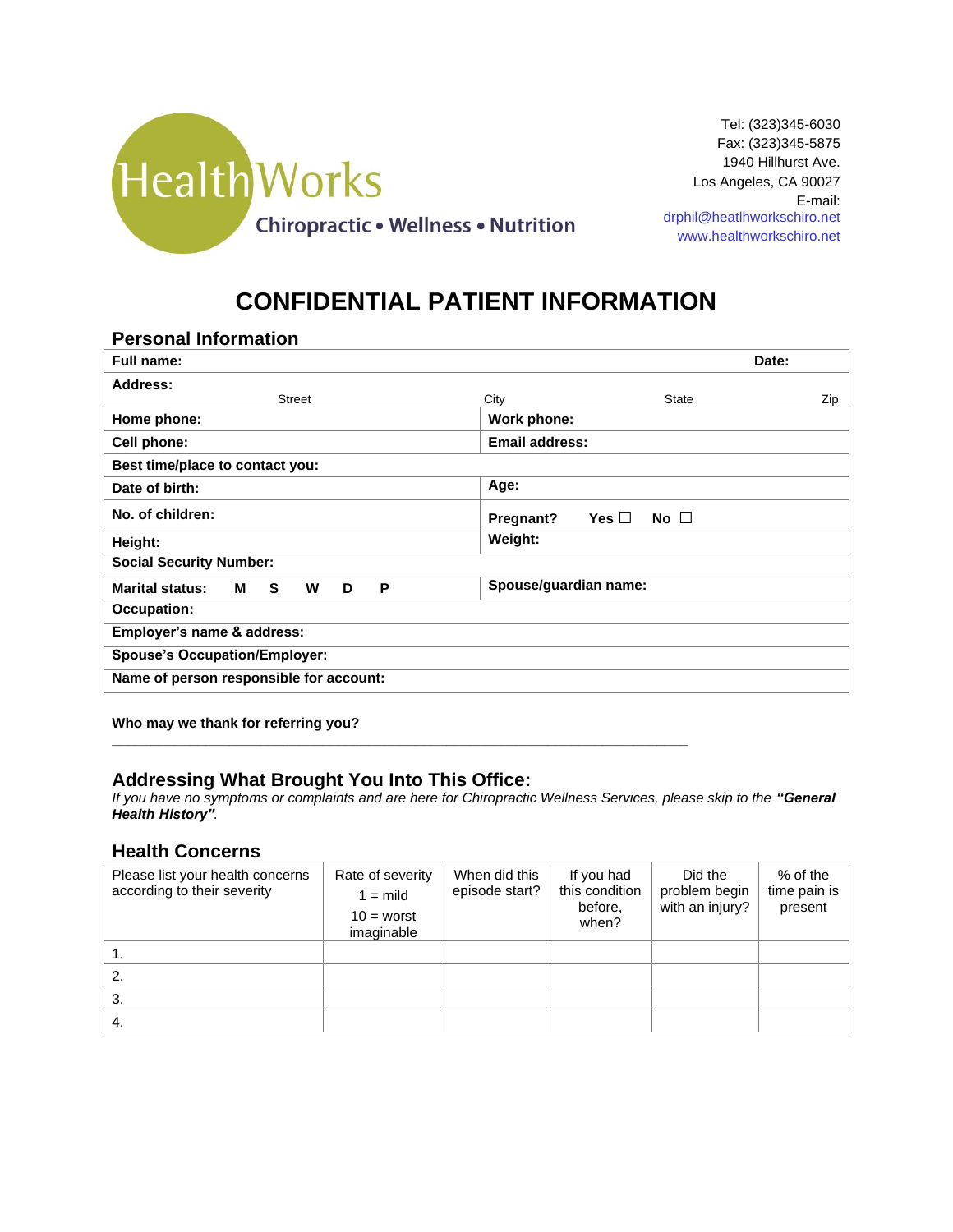#### Is your pain dull? Or is your pain sharp? Does it radiate anywhere? If so, where?

| Since the problem started is it: About the same? $\square$ | Getting better? $\Box$ | Getting worse? $\Box$ |
|------------------------------------------------------------|------------------------|-----------------------|
| What have you done for this condition? Was it of benefit?  |                        |                       |
|                                                            |                        |                       |

 $\overline{a}$  , and the state of the state of the state of the state of the state of the state of the state of the state of the state of the state of the state of the state of the state of the state of the state of the state o

 $\overline{a}$  , and the state of the state of the state of the state of the state of the state of the state of the state of the state of the state of the state of the state of the state of the state of the state of the state o  $\mathcal{L}_\mathcal{L} = \{ \mathcal{L}_\mathcal{L} = \{ \mathcal{L}_\mathcal{L} = \{ \mathcal{L}_\mathcal{L} = \{ \mathcal{L}_\mathcal{L} = \{ \mathcal{L}_\mathcal{L} = \{ \mathcal{L}_\mathcal{L} = \{ \mathcal{L}_\mathcal{L} = \{ \mathcal{L}_\mathcal{L} = \{ \mathcal{L}_\mathcal{L} = \{ \mathcal{L}_\mathcal{L} = \{ \mathcal{L}_\mathcal{L} = \{ \mathcal{L}_\mathcal{L} = \{ \mathcal{L}_\mathcal{L} = \{ \mathcal{L}_\mathcal{$ 

 $\overline{a}$  , and the state of the state of the state of the state of the state of the state of the state of the state of the state of the state of the state of the state of the state of the state of the state of the state o

I do (do not) have a family history of this or similar symptoms (Please explain):  $\overline{a}$  , and the state of the state of the state of the state of the state of the state of the state of the state of the state of the state of the state of the state of the state of the state of the state of the state o

Which activities aggravate your condition?

Other doctors you have seen for this condition:

| "Limited Scope" Chiropractor (focuses mainly on neck and back pain)                                                   |  |
|-----------------------------------------------------------------------------------------------------------------------|--|
| "Wellness" Chiropractor (focuses on health and well being as well as underlying cause of pain and health<br>concerns) |  |
| <b>Medical Doctor</b>                                                                                                 |  |
| Dentist                                                                                                               |  |
| Other (please describe)                                                                                               |  |

Doctor's details:

| Name:                        |                   | Address: |
|------------------------------|-------------------|----------|
| When did you see them?       |                   |          |
| What did they say was wrong? |                   |          |
| Did it help?                 | What did they do? |          |

| Name:                        |                   | Address: |
|------------------------------|-------------------|----------|
| When did you see them?       |                   |          |
| What did they say was wrong? |                   |          |
| Did it help?                 | What did they do? |          |

Have you been "forced" or "felt the need" to make any "positive" changes in your life due to this pain, illness, condition, etc?

(i.e., eat better, less alcohol or drugs, meditate or breathe more, less destructive sports, activities, etc.) If so, what?  $\mathcal{L}_\mathcal{L} = \{ \mathcal{L}_\mathcal{L} = \{ \mathcal{L}_\mathcal{L} = \{ \mathcal{L}_\mathcal{L} = \{ \mathcal{L}_\mathcal{L} = \{ \mathcal{L}_\mathcal{L} = \{ \mathcal{L}_\mathcal{L} = \{ \mathcal{L}_\mathcal{L} = \{ \mathcal{L}_\mathcal{L} = \{ \mathcal{L}_\mathcal{L} = \{ \mathcal{L}_\mathcal{L} = \{ \mathcal{L}_\mathcal{L} = \{ \mathcal{L}_\mathcal{L} = \{ \mathcal{L}_\mathcal{L} = \{ \mathcal{L}_\mathcal{$  $\overline{a}$  , and the state of the state of the state of the state of the state of the state of the state of the state of the state of the state of the state of the state of the state of the state of the state of the state o

| Is this condition interfering with any of the following: |              |                         |                           |                                |  |
|----------------------------------------------------------|--------------|-------------------------|---------------------------|--------------------------------|--|
| Work $\Box$                                              | Sleep $\Box$ | Daily routine $\square$ | Sports/exercise $\square$ | Other $\Box$ (please explain): |  |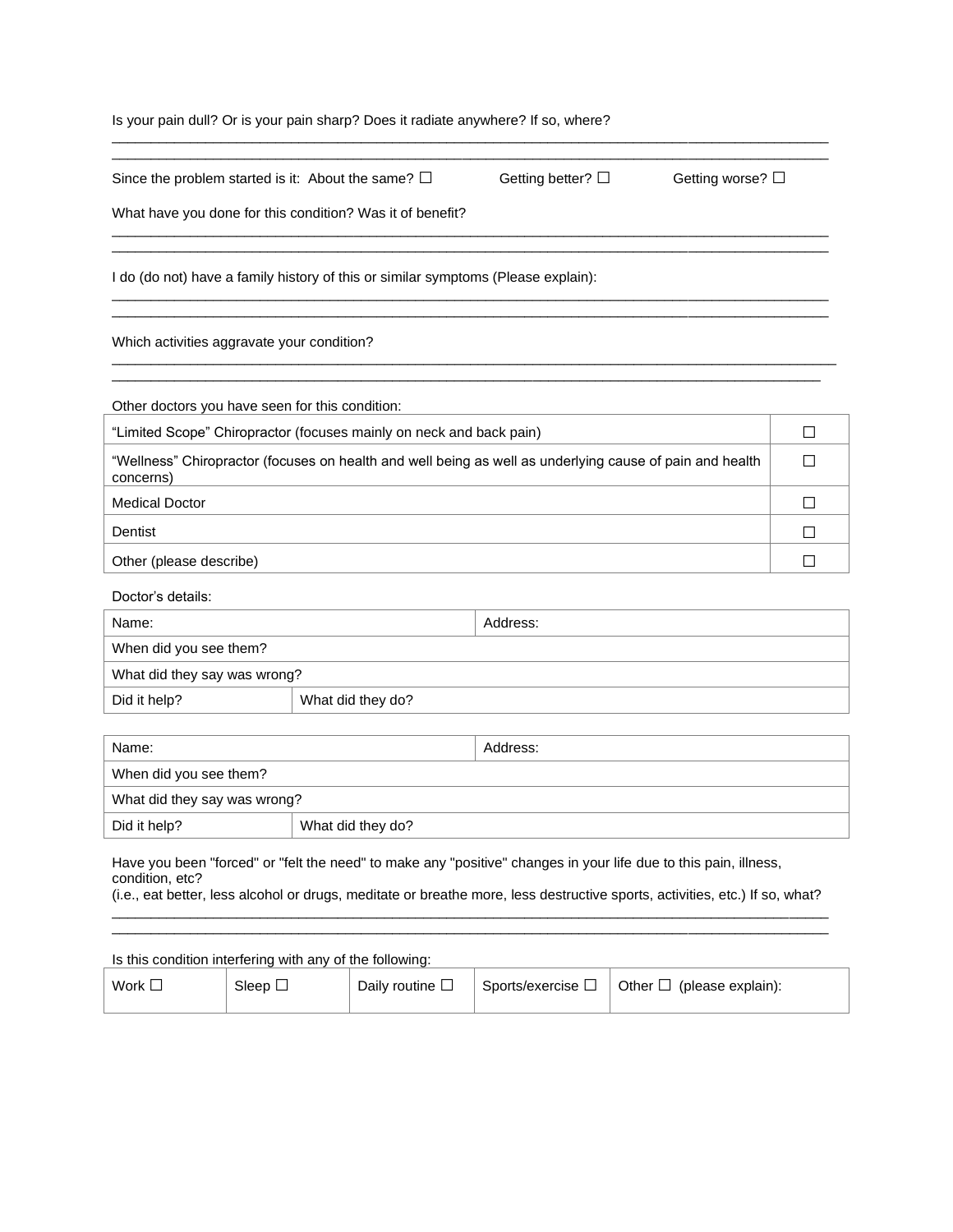### **General Health History**

*Often times, accumulation of life's stress can lead to health problems and influence our ability to heal. Please pay close attention to this as it will help us help you!* 

Have you had any surgery? (Please include all surgery)

| 1. Type: | When? | Doctor |
|----------|-------|--------|
| 2. Type: | When? | Doctor |
| 3. Type: | When? | Doctor |
| 4. Type: | When? | Doctor |

Have you had any accidents and/or injuries: auto, work-related, or other? (Especially those related to your present problems).

| 1. Type:   | When? | Hospitalized? Yes □ No □ |
|------------|-------|--------------------------|
| 2. Type:   | When? | Hospitalized? Yes □ No □ |
| $3.$ Type: | When? | Hospitalized? Yes □ No □ |

| Have you ever had x-rays taken? |       |        |
|---------------------------------|-------|--------|
| Area of body:                   | When? | Where? |

Do you wear orthotics or heel lifts? Yes □ No □

#### **Current Medicines and Supplements**

Please list any medications/drugs you have taken in the past 6 months and why: (prescription and non-prescription)  $\overline{a}$  , and the state of the state of the state of the state of the state of the state of the state of the state of the state of the state of the state of the state of the state of the state of the state of the state o

 $\overline{a}$  , and the state of the state of the state of the state of the state of the state of the state of the state of the state of the state of the state of the state of the state of the state of the state of the state o

 $\overline{a}$  , and the state of the state of the state of the state of the state of the state of the state of the state of the state of the state of the state of the state of the state of the state of the state of the state o  $\overline{a}$  , and the state of the state of the state of the state of the state of the state of the state of the state of the state of the state of the state of the state of the state of the state of the state of the state o

Please list all nutritional supplements, vitamins, homeopathic remedies you presently take and why:

| Are you interested in knowing more about how your nutrition (food you eat) affects    |              | $No$ $\Box$ | Mavbe |
|---------------------------------------------------------------------------------------|--------------|-------------|-------|
| your overall health and well-being?                                                   | $\mathsf{L}$ |             |       |
| If dietary changes are indicated would you be willing to make changes in your diet?   | Yes $\Box$   | $No \cup$   | Maybe |
|                                                                                       | $\mathsf{L}$ |             |       |
| Would you take supplements if indicated?                                              | Yes $\Box$   | $No \Box$   | Maybe |
|                                                                                       | . .          |             |       |
| If specific exercises or stretching would help would you consider adding them to your | Yes $\Box$   | $No \Box$   | Maybe |
| program?                                                                              |              |             |       |
| If reducing stress would you help you would you like to know ways to reduce stress?   | Yes $\Box$   | $No \Box$   | Maybe |
|                                                                                       |              |             |       |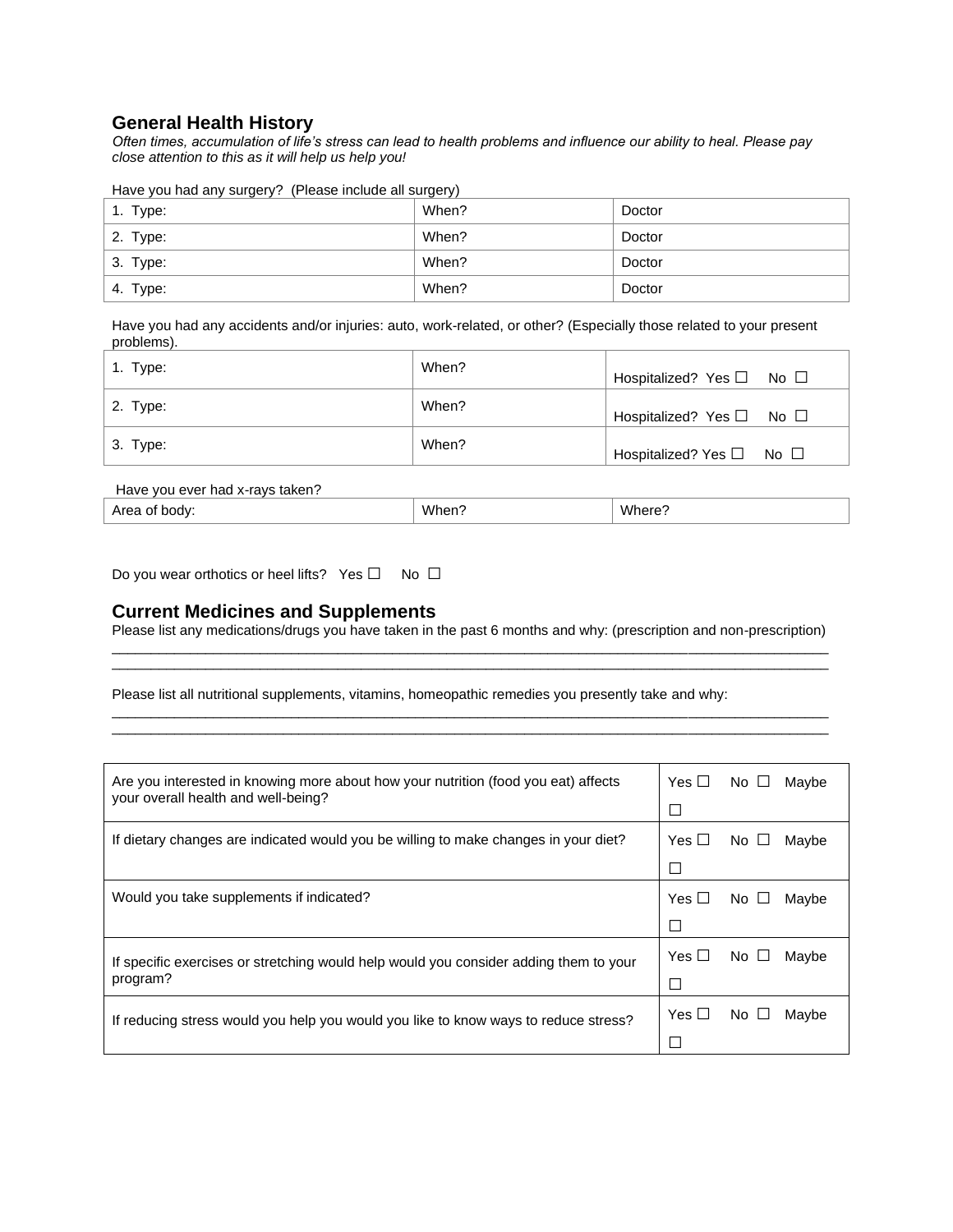### **Diet**

Please circle any dietary selection that is appropriate for you, and grade according to the following scale:

**D** - Consume this daily | **FD** - Consume this a few times per day **| W** - Consume this weekly | **FW** - Consume this a few times per week

**FM** - Consume a few times per month (less than weekly) **| M -** Consume this monthly **| O -** Do not consume this

| Alcohol                     | Eggs          | Fasting       | <b>Artificial Sweetener</b> |  |
|-----------------------------|---------------|---------------|-----------------------------|--|
| Tobacco                     | Fruit         | Diet food     | <b>Weight Control Diet</b>  |  |
| Coffee                      | <b>Beef</b>   | Refined Sugar | Raw Vegetables              |  |
| Soda                        | Poultry       | Fish          | <b>Whole Grains</b>         |  |
| <b>Fried Foods</b>          | Organic foods | Seafood       | Dairy                       |  |
| Cooked or canned vegetables |               |               |                             |  |

The type of diet I usually follow is classified as:

### **Past Health History**

Please mark the following conditions you may have had or have now (- have had + have now):

 $\overline{a}$  , and the state of the state of the state of the state of the state of the state of the state of the state of the state of the state of the state of the state of the state of the state of the state of the state o

| Alcoholism                  | Allergy<br>⊔                        | Anemia<br>$\vert \ \ \vert$ | П<br>Arteriosclerosis   | Arthritis<br>$\perp$                | $\Box$ Asthma                             |
|-----------------------------|-------------------------------------|-----------------------------|-------------------------|-------------------------------------|-------------------------------------------|
| <b>Back Pain</b>            | Cancer<br>$\perp$                   | Cold Sores<br>$\Box$        | Constipation            | Convulsions<br>П                    | Depression<br>$\Box$                      |
| <b>Diabetes</b>             | Diarrhea                            | Eczema<br>$\perp$           | Emphysema<br>⊔          | Epilepsy<br>⊔                       | $\Box$ Gall<br><b>Bladder</b><br>Problems |
| П<br>Gout                   | Headaches                           | <b>Heart Attack</b><br>П    | $\Box$ Heart Disease    | $\Box$ High Blood<br>Pressure       | $\Box$ HIV (Aids)                         |
| $\Box$ Irregular<br>Periods | $\Box$ Low Blood<br>Sugar           | Malaria<br>П                | Measles                 | $\Box$ Menstrual<br>Cramps          | $\Box$ Migraines                          |
| Miscarriage<br>⊔            | $\Box$ Multiple<br><b>Sclerosis</b> | $\Box$ Mumps                | $\Box$ Neck Pain        | $\Box$ Nervousness                  | $\Box$ Neuritis                           |
| Pleurisy<br>П               | Pneumonia<br>$\mathsf{L}$           | Polio<br>П                  | Rheumatic<br>П<br>Fever | Ringing in ears<br>⊔                | $\Box$ Sinus<br><b>Problems</b>           |
| Stroke<br>H                 | Thyroid<br>Problems                 | $\Box$ Tuberculosis         | $\Box$ Ulcers           | Venereal<br>$\mathsf{L}$<br>Disease | Whooping<br>$\Box$<br>Cough               |

\_\_\_\_\_\_\_\_\_\_\_\_\_\_\_\_\_\_\_\_\_\_\_\_\_\_\_\_\_\_\_\_\_\_\_\_\_\_\_\_\_\_\_\_\_\_\_\_\_\_\_\_\_\_\_\_\_\_\_\_\_\_\_\_\_\_\_\_\_\_\_\_\_\_\_\_\_\_\_\_\_\_\_\_\_\_\_\_  $\overline{a}$  , and the state of the state of the state of the state of the state of the state of the state of the state of the state of the state of the state of the state of the state of the state of the state of the state o

Other (please explain)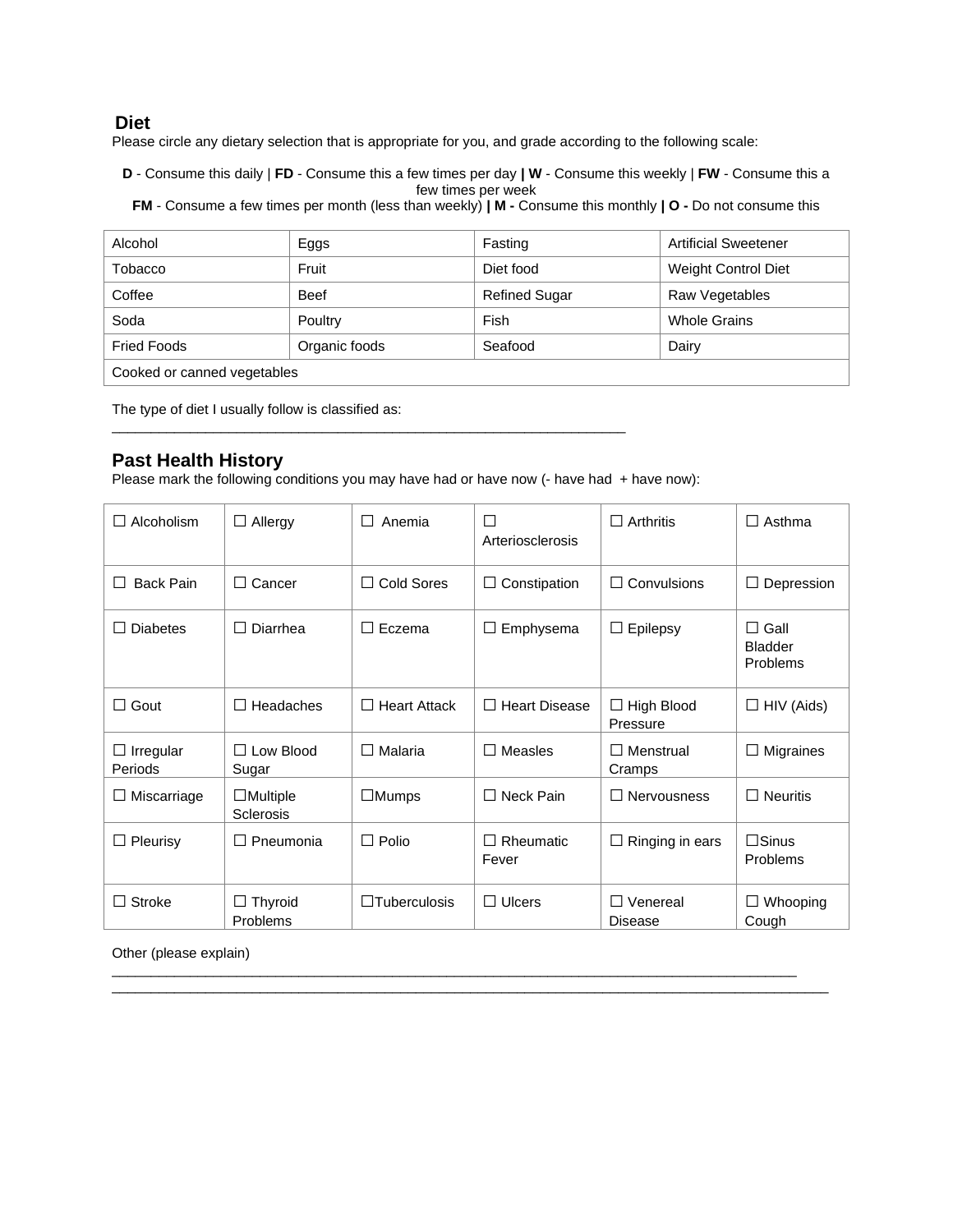## **Stressors**

Because accumulation of stress affects our health and ability to heal please list your top three stresses (you have ever had) in each category:

| 1.<br>a.<br>b.<br>c.                                                                                                                                                                                                                                              | Physical stress (falls, accidents, work postures, etc.) |             |        |                          |                 |                                                                                                                      |                 |
|-------------------------------------------------------------------------------------------------------------------------------------------------------------------------------------------------------------------------------------------------------------------|---------------------------------------------------------|-------------|--------|--------------------------|-----------------|----------------------------------------------------------------------------------------------------------------------|-----------------|
| Bio-chemical stress (smoke, unhealthy foods, missed meals, don't drink enough water, drugs/alcohol, etc.)<br>2.<br>а.<br>b.<br>c.                                                                                                                                 |                                                         |             |        |                          |                 |                                                                                                                      |                 |
| Psychological or mental/emotional stress (work, relationships, finances, self-esteem, etc.)<br>3.<br>a.<br>b.<br>c.                                                                                                                                               |                                                         |             |        |                          |                 |                                                                                                                      |                 |
| mental/emotional):                                                                                                                                                                                                                                                |                                                         |             |        |                          |                 | On a scale of 1-10 please grade your present levels of stress (including physical, bio-chemical and psychological or |                 |
| At work:                                                                                                                                                                                                                                                          | At home:                                                |             |        |                          |                 | At play:                                                                                                             |                 |
| On a scale of 1-10, (1 being very poor and 10 being excellent) please describe your:                                                                                                                                                                              |                                                         |             |        |                          |                 |                                                                                                                      |                 |
| Exercise habits:<br>Eating habits:                                                                                                                                                                                                                                |                                                         |             | Sleep: |                          |                 | General health:                                                                                                      | Mind set:       |
| How do you grade your physical health?                                                                                                                                                                                                                            |                                                         |             |        |                          |                 |                                                                                                                      |                 |
| Excellent $\square$<br>Good $\Box$                                                                                                                                                                                                                                |                                                         | Fair $\Box$ |        |                          |                 | Getting better $\Box$                                                                                                | Getting worse □ |
| How do you grade your emotional/mental health?                                                                                                                                                                                                                    |                                                         |             |        |                          |                 |                                                                                                                      |                 |
| Excellent $\square$                                                                                                                                                                                                                                               | Good $\square$<br>Fair $\Box$<br>Poor $\Box$            |             |        | Getting better $\square$ | Getting worse □ |                                                                                                                      |                 |
| Is there anything else which may help to better understand you which has not been discussed?                                                                                                                                                                      |                                                         |             |        |                          |                 |                                                                                                                      |                 |
| Why are you here at this point in time?                                                                                                                                                                                                                           |                                                         |             |        |                          |                 |                                                                                                                      |                 |
| I consent to a professional and complete chiropractic examination and to any radiographic examination that the<br>doctor deems necessary.<br>I understand that any fee for service rendered is due at the time of service and cannot be deferred to a later date. |                                                         |             |        |                          |                 |                                                                                                                      |                 |
|                                                                                                                                                                                                                                                                   |                                                         |             |        |                          |                 | Date: ___________                                                                                                    |                 |
|                                                                                                                                                                                                                                                                   |                                                         |             |        |                          |                 |                                                                                                                      |                 |